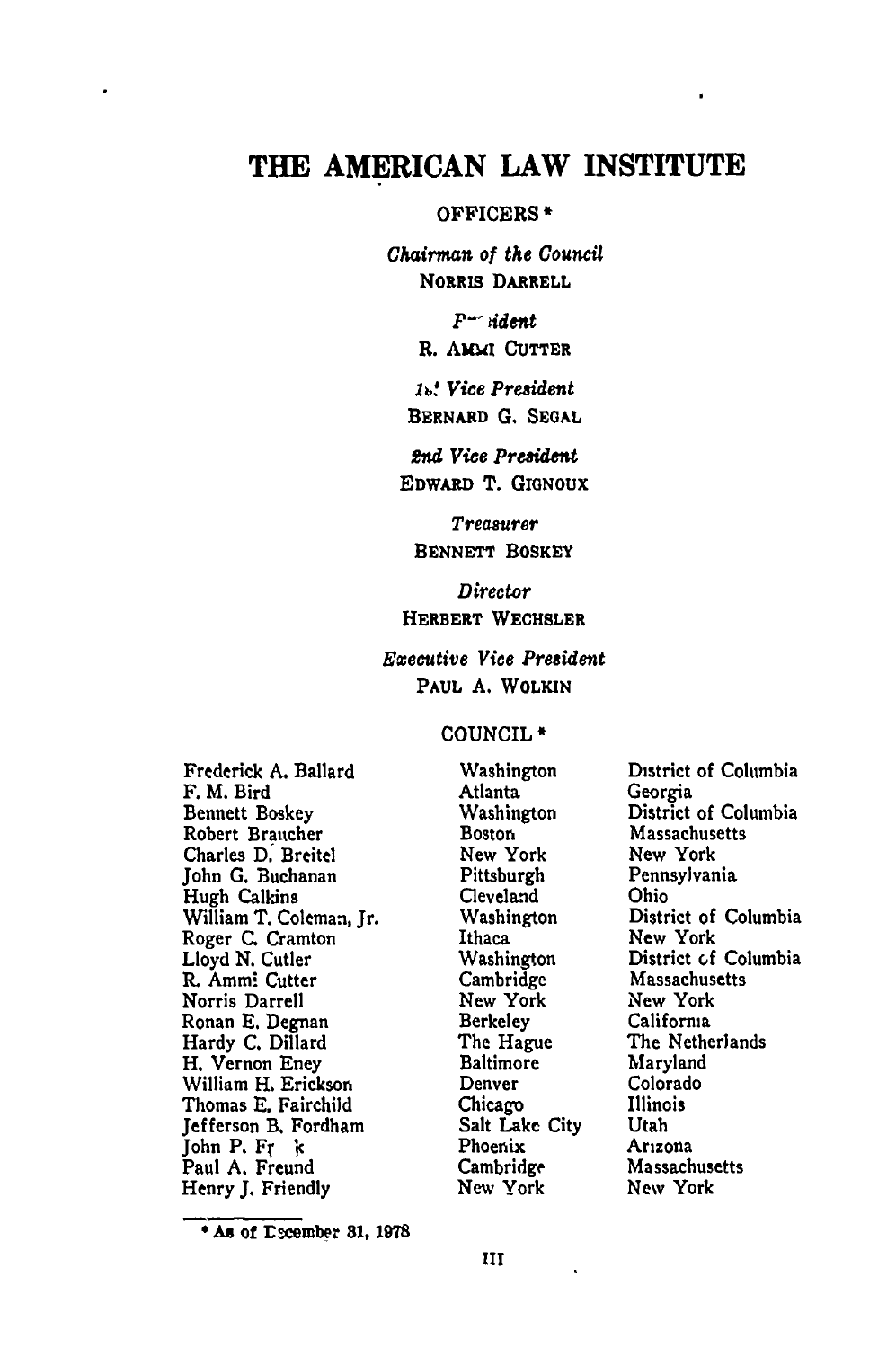#### **THE AMERICAN LAW INSTITUTE**

Edward T, Gignoux Ruth Bader Ginsburg EFzwin **N.** Griswold Clement F. Haynsworth, Jr. Shirley M. Hufstedler Vester T. Hughes, Jr. William **J.** Jameson Joseph F. Johnston Edward Hirsch Levi William B. . ockhart 'Robert MaeCrate William L Marbury Hale McCown Wade H. McCree, Jr. Carl McGowan Vincent L McKusick Charles Merton Merrill Roswell B. Perkins Louis H. Pollak H. Chapman Rose Ernest J. Sargeant Walter V. Schaefer Austin W. Scott Bernard G. Segal Lyman M. Tondel, Jr. Roger J. Traynor Patricia M. Wald Lawrence E. Walsh William H. Webster Charles H. Willard James H. Wilson, Jr. John Minor Wisdom Frank M. Wozencraft Charles Alan Wright Charles **E.** Wyzanski, Jr.

 $\ddot{\phantom{0}}$ 

Portland New York Washington Greenville *Los* Angeles Dallas Billings Birmingham Chicago San Francisco New Yoik Baltimore Lincoln Washington Washington Portland San Francisco New York Philadelphia Cleveland Boston Chicago Cambridge Philadelphia New York Berkeley Washington New York Washington Guilford Atlanta New Orleans Houston Austin Boston

Maine New York District of Columbia South Carolina California Texas Montana Alabama Illin6is California New York Maryland Nebraska District of Columbia District of Columbia Maine California New York Pennsylvania Ohio Massachusetts Illinois Massachusetts Pennsylvania New York California District of Columbia New York District of Columbia **Connecticut** Georgia Louisiana Texas Texas Massachusetts

۲

The Executive Office THE **AMERICAN LAw INSTITUTE** 4025 Chestnut Street Philadelphia, Pennsylvania 19104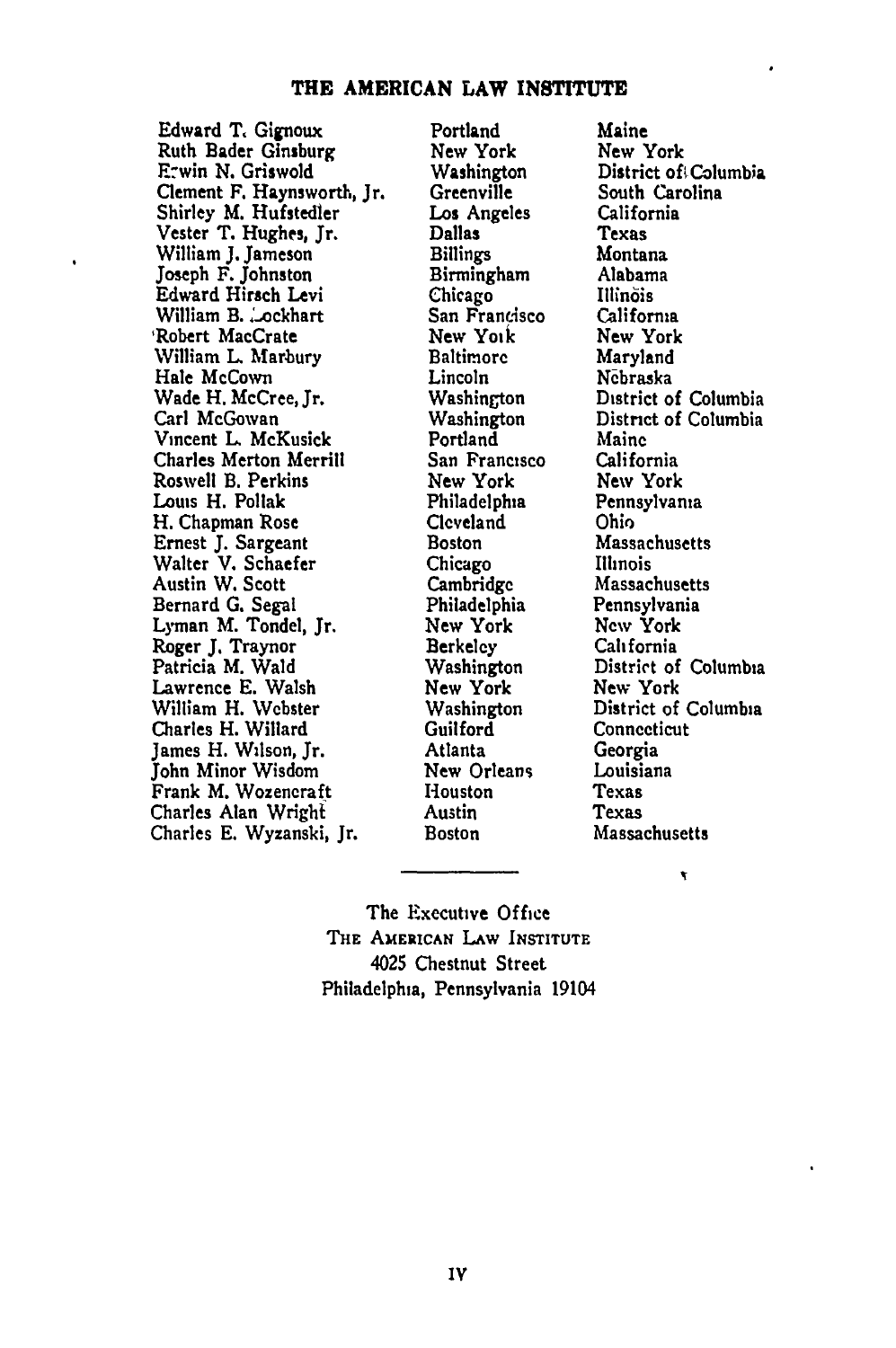#### **REPORTERS**  $\mathbf{L}$

- WILLIAM **L.** PROSSER, University of California, Hastings College **of** Law, San Francisco, California [To June, **1970,** Deceased **1972]**
- **JOHN** W. WADE, Vanderbilt University School **of** Law, Nashville, Tennessee (As of June, **1970)**

## ASSOCIATE REPORTER **FOR CHAPTER 41**

FRANK **J.** TRELEASE, University of the Pacific, McGeorge School of Law, Sacramento, California

# **ADVISERS**

- **LAURENCE** H. ELDREDGE, University of California, Hastings College of Law, San Francisco, California
- GERALD F. FLOOD, Philadelphia, Pennsylvania [Deceased **1965]**
- **PAUL A. FREUND,** Harvard University Law School, Cambridge, Massachusetts [Division Five, **As** of **1978]**
- ALFRED HILL, Columbia University School of Law, New York, New York [As of **1973]**
- **FLEMING JAMES,** Jr., Yale Law School, New Haven, Connecticut
- ROBERT **E. KEETON,** Harvard University Law School, Cambridge Massachusetts
- W. PAGE *LEETON*, University of Texas School of Law, Austin, Texas
- CALVERT MAGRUDER, South Tamworth, New Hampshire [Deceased **1968]**
- WEX SMATHERS **MALONE.** Louisiana State University Law School, Baton Rouge, Louisiana
- **ALLAN** H. McCOID, University of Minnesota Law School, Minneapolis, Minnesota **[As** of **1962,** Deceased **1973]**
- **CLARENCE** MORRIS, University of Pennsylvania Law School, Philadelphia, Pennsylvania
- WARREN **A.** SEAVEY, Harvard University Law School, Cambridge, Massachusetts (Deceased **1966)**
- SAMUEL D. THURMAN, Jr., University of Utah College of Law, Salt Lake City, Utah